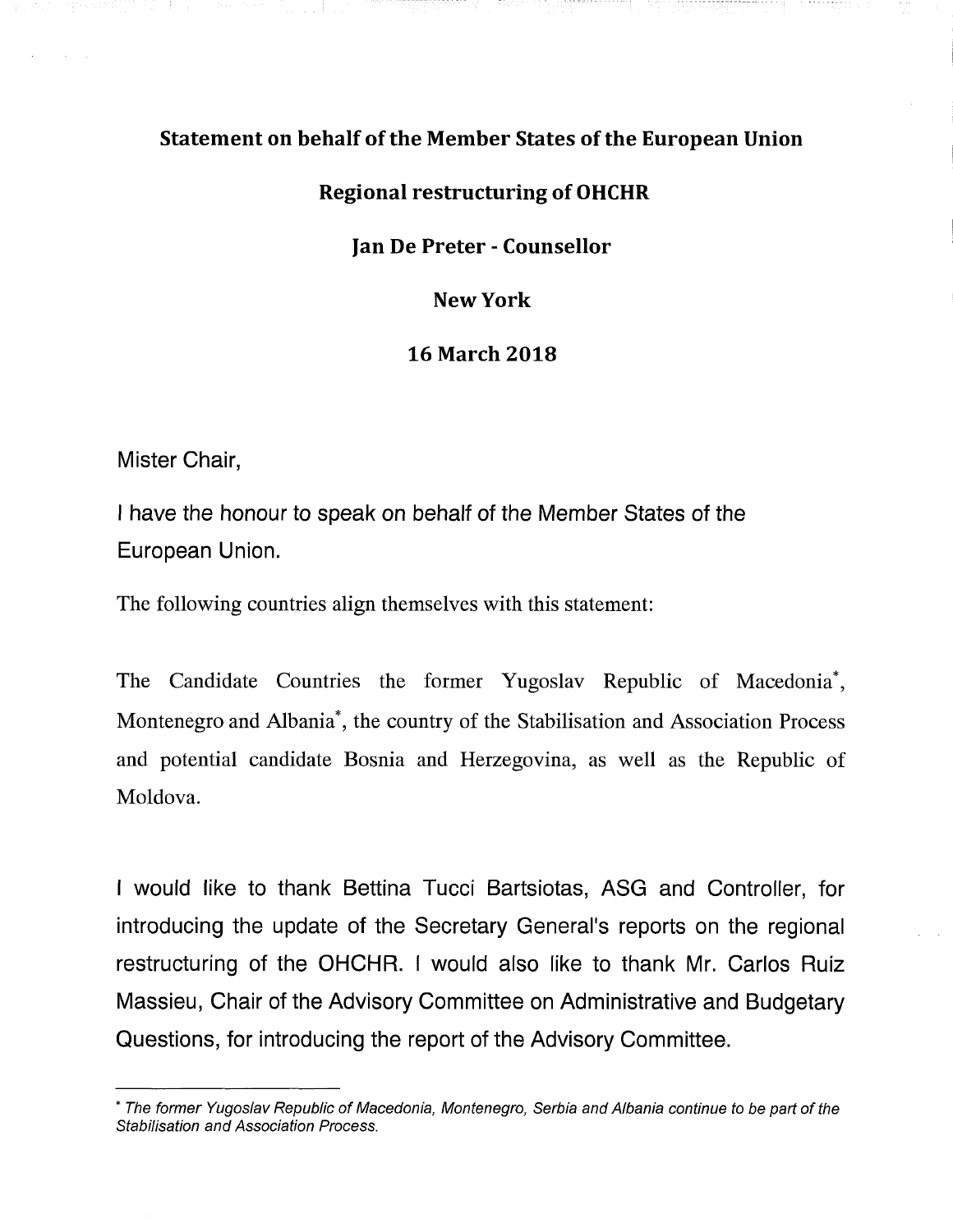### Madam Chair,

In November 2016, the member states of the European Union welcomed the report on the proposed regional restructuring of the Office of the High Commissioner for Human Rights.

At the time, we noted that this report had been submitted on the basis of a recommendation of ACABQ as formulated in its report A/70/7 on the 2016- 2017 Proposed Program Budget. This ACABQ recommendation requested the SG to provide a clearer and more detailed proposal as compared to the proposal presented to us by the SG in the framework of the 2016-2017 proposed programme budget. This particular ACABQ report was published in August 2015.

In March 2017 the SG has presented once again an updated proposal that takes into account all previous recommendations formulated by ACABQ as well as the views of a large cross regional group of member states. We understand many additional consultations have been held, including with potential host countries and we understand that the updated report of the SG addresses all of the concerns raised by experts in ACABQ and delegations across the board. It is now time for the  $5<sup>th</sup>$  committee to take action and respond to this emerging consensus in the room.

We are convinced that this proposal increases the efficiency and effectiveness of the Office of the High Commissioner for human rights. We note that the proposal does not entail any change of functions, programmes or mandates of the OHCHR and is therefore of a managerial and budgetary nature only. We also note that no change in location of the existing regional offices would be proposed and that no additional layers of